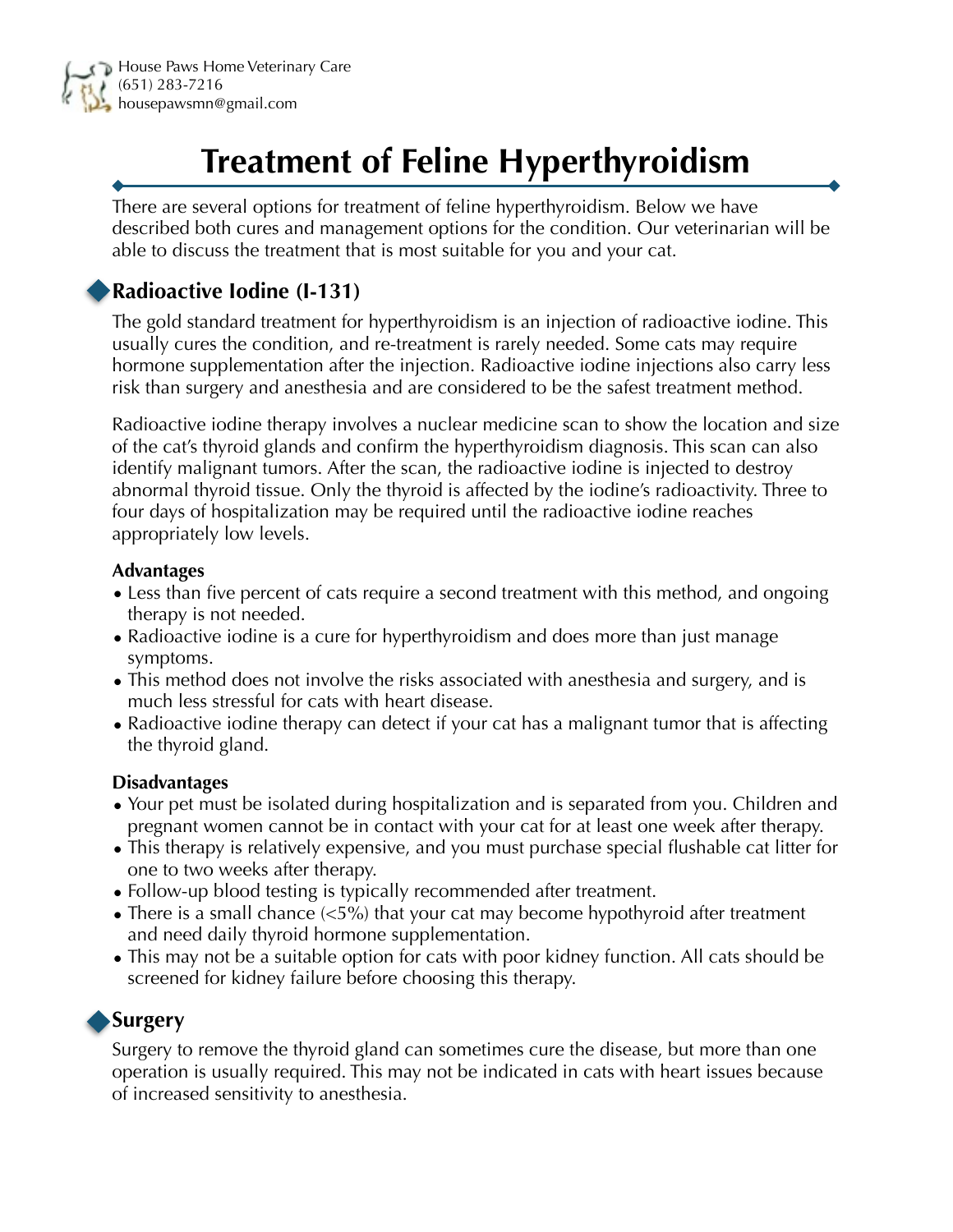## **Medication**

Medications like methimazole may be used to control hyperthyroidism. These medications reduce circulating levels of the T4 hormone. If medications are used, your cat's blood level of T4 should be checked every 10 to 14 days until it falls within an acceptable range.

Hyperthyroid medications slow or stop the thyroid's production of T4 and T3 hormones. Any thyroid hormone that was already circulating in the blood at the beginning of treatment will continue to exert effects for two to four weeks. It is important to note that the thyroid gland will not reduce in size during treatment with methimazole, and it is possible that it will become even larger. In situations where an oral form of medication is inappropriate, a transdermal methimazole gel may be applied to the inner ear.

Side effects may occur with medication use. Approximately 15% of cats experience side effects; these can be reversed by decreasing dosage amounts or discontinuing use of the medication. Facial itching is one of the more serious side effects that has been noted with methimazole and may be resolved with an anti-itch medication or by discontinuing methimazole. If itching occurs, another form of treatment should be used. This side effect occurs in less than four percent of cats using methimazole. There is a less than four percent chance that cats on methimazole may experience liver failure or bone marrow changes. Both conditions may resolve by discontinuing methimazole therapy. Most side effects will occur within the first month of medication therapy.

#### **Advantages**

- Medication is relatively inexpensive when compared to radiotherapy or surgery.
- Treatment can be discontinued if a cat shows signs of poor kidney function.
- Side effects are uncommon.
- No hospitalization is needed.

#### **Disadvantages**

- Medication must be given daily. Some cats will refuse to take oral tablets this frequently.
- Side effects include itching, lethargy, loss of appetite and vomiting. If side effects occur, medication is usually discontinued until symptoms improve and then started again at a lower dose.

# **Diet**

A low-iodine diet may reduce your cat's T4 levels. Iodine is necessary for the synthesis of thyroid hormones, and reducing intake of iodine may reduce thyroid hormone production. A low-iodine diet may be tried on its own, or may be used in conjunction with other forms of treatment. If your cat is on a low-iodine diet, it is important that you do not give it any other food, treats or supplements that could contain iodine.

# **Co-existing Conditions**

Pre-existing kidney insufficiency is masked by hyperthyroidism because of increased blood flow to the kidneys, which improves their insufficiency. Once treatment for hyperthyroidism begins, blood flow to the kidneys will return to normal rate and kidney function will deteriorate. It is important to monitor kidney function, especially during